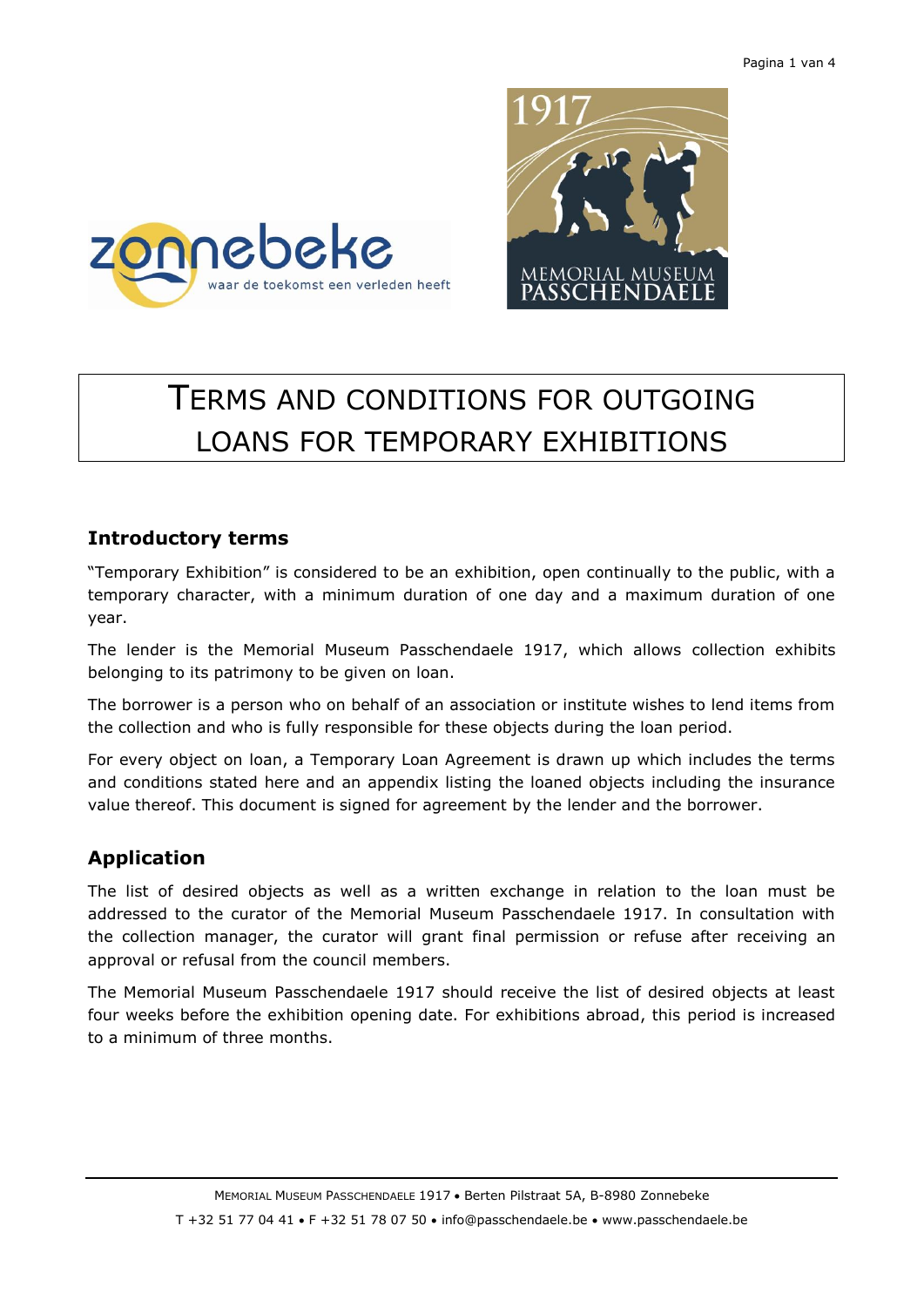## **General terms and conditions**

Any outgoing loan granted by the lender applies solely to one exhibition. In no event may the outgoing loaned objects be transferred to another location than the one stated in the application.

The borrower may under no circumstances and in any form whatsoever (on loan, in storage, temporary safekeeping) transfer the objects entrusted to him to third parties.

The exhibition must take place in a soundly constructed room, which is closed and secured.

The borrower will treat the entrusted objects with care and diligence and keep them in optimal conditions of security, controlled climate and presentation, while meticulously following the guidelines stated below. The borrower must consider the loan item as a museum object and handle it according to the musicological standards prescribed nationally and internationally.

The objects are exhibited in the condition they are delivered and under the conditions established by the lender. They should be housed in a lockable display case. Objects that are too bulky and therefore cannot be placed in a display case must be stored out of reach of the public.

A description of the condition of the objects (by way of image material) is drawn up and added to the list of objects.

The collection exhibits may in no event be cleaned, restored or dismantled, unless a prior written agreement has established the contrary. Any agreement to this end will then be considered as part of the Temporary Loan Agreement.

The borrower will prevent any sensitive objects made of organic materials, as well as works of art on paper, from being exposed to direct sunlight or intense artificial light.

In no event is it permitted to cook or smoke in the rooms where the objects are stored.

The firearms for war purposes and the defensive firearms which are ready to use (i.e. not neutralised) cannot be given on loan except under certain conditions and in compliance with the 'Arms Act' of 8 June 2006 and the 'Royal Decree implementing certain provisions of the Act of June 8, 2006 regulating economic activities and individuals with weapons' of 9 July 2007.

If an object – part of the loan –cannot be exhibited for any reason, then it will be returned in compliance with the packaging and transport procedures described below.

Publications relating to the exhibition, as well as the catalogue, state the origins of each object on loan – to be stated as follows: "Collection: Memorial Museum Passchendaele 1917, Zonnebeke, Belgium".

Two invitations, two admission tickets and two posters (in each of the used languages) will be provided to the lender at no cost. Furthermore, as soon as possible after the opening of the exhibition, two copies of the catalogue in each of the published languages will be sent to the lender.

## **Insurance**

The objects on loan will be insured against all risks (fire, damage, vandalism, theft, loss, also during strikes and riots), to be entered into from the moment the objects are transferred to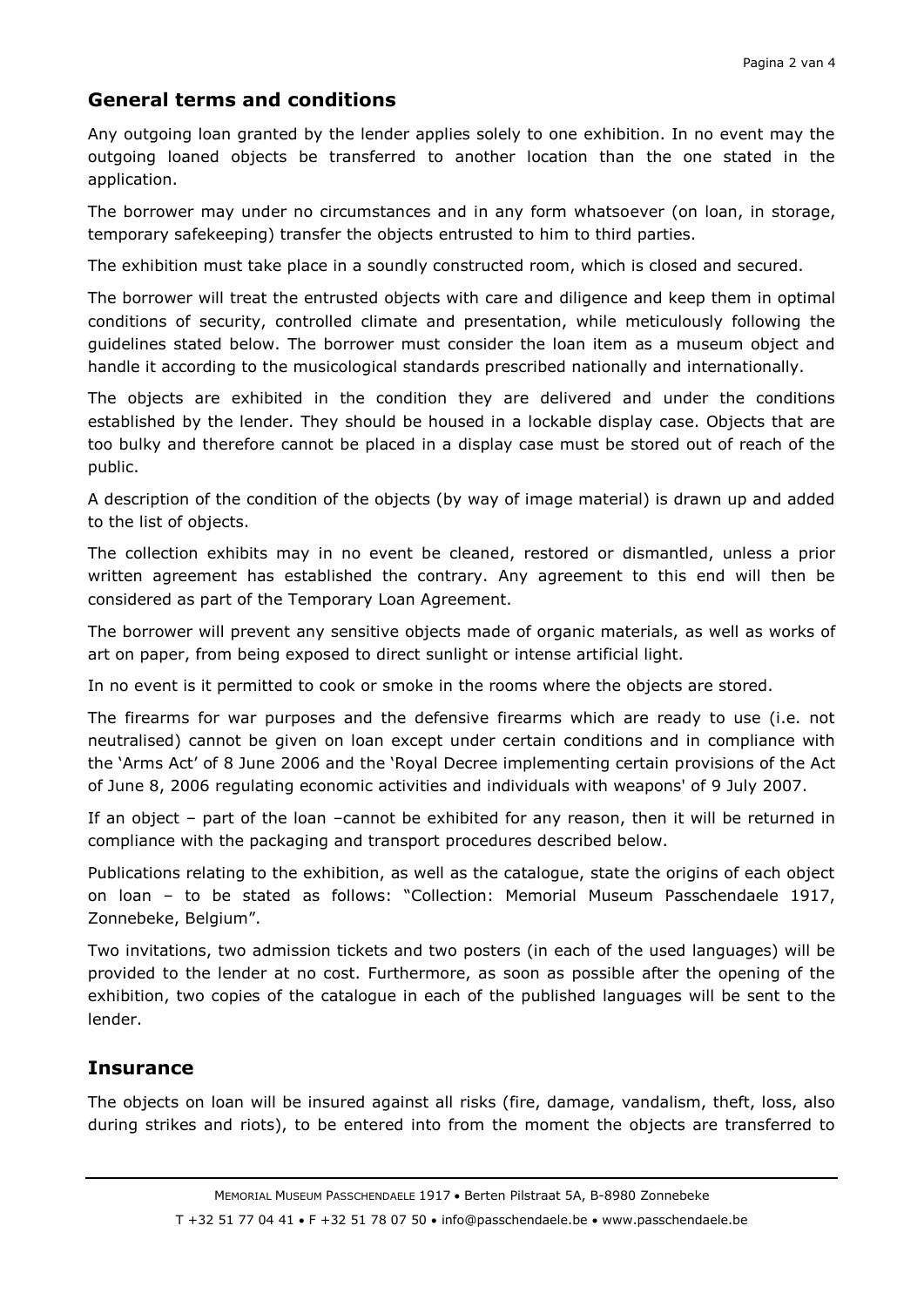the borrower until they are returned to the lender after the exhibition. In other words, risk coverage 'from nail to nail' whereby no limits to the liability of the insurer are permitted.

The lender unilaterally defines the insurance values.

The following special clause must be included in the policy: "The insurance company commits explicitly to accept the specified insurance value and, in the event of theft or complete loss, to pay the net amount and without any fee to lender." This clause must also be stated on the agreement the insurance company sends to the lender in advance.

The choice of an insurance company accredited in Belgium is left to the discretion of the borrower. However, this choice of proposed insurer must be presented to the lender for agreement.

A copy of the insurance policy must be in the possession of the lender at least three working days prior to the collection of the objects.

If any damage, theft, loss or any other irregularity to the loaned objects is identified, the borrower must immediately inform the lender of this fact. In the event of theft or loss, the date and number of the official police report and the address of the reporting authority must be communicated to the lender.

In the event of damage, this will be identified and assessed by the lender or experts appointed by him. The report of this counter-expertise must be submitted to both parties in writing. The lender will determine, unilaterally and incontestably, who will be entrusted with the task of carrying out restoration or repair. The borrower will commit to assume the full costs of restoration/repair (including the transport costs and all other related expenses), insofar as they do not exceed the stated insurance value.

In the event of theft or loss of the objects, the stated insurance value must be paid fully and integrally to the lender and this within sixty working days after identifying the disappearance. If the objects are recovered afterwards, the paid net sum will be reimbursed to the borrower without interest and after the deduction of any costs for administration, repair or restoration.

The borrower must ensure that the insurance company is informed of the previously stated terms and conditions prior to closing the contract.

# **Collection and return of the exhibits – packaging**

The date of the collection of the object being loaned is determined in joint consultation.

The transportation for the collection and return of the collection exhibits must occur under the responsibility and completely at the expense of the borrower, who for this purpose, contacts the lender in advance and follows the lender's instructions on the matter. The borrower takes all precautions to ensure transport occurs in all safety.

In some cases (i.e. with very fragile or exceptional collection exhibits), a condition may be included that transport must be performed by a specialised transport company. The borrower will be informed of this in a timely manner.

If the Memorial Museum Passchendaele 1917 requests, an employee of the Memorial Museum Passchendaele 1917 will be present during the transportation, the unpacking, the installation and/or dismantling of the exhibition as well as when the object is being packed for return. The